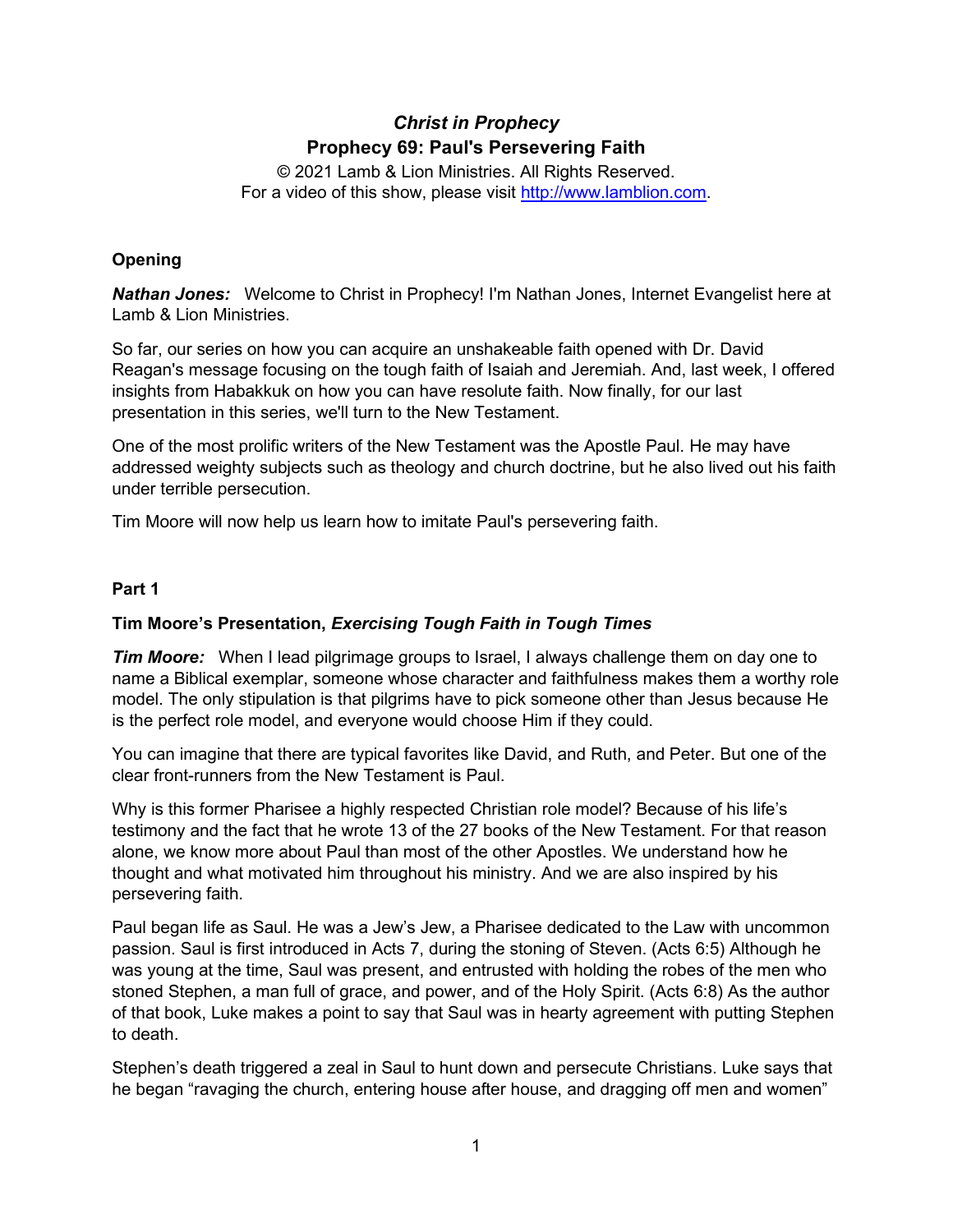to put them in prison. (Acts 8:3) Of course, God used even this kind of persecution to cause believers to scatter and preach the word far beyond Jerusalem.

By Acts 9, Saul's hatred for the church was manifesting itself in threats of murder. He even sought letters from the high priest authorizing him to flush out Christians all the way up in Damascus. It was on his way to Damascus that Saul encountered the risen Lord Jesus Christ. But, blinded by his hatred and legalism, Saul did not recognize the Lord. He asked, "Who are You, Lord?" (Acts 9:5)

Jesus was gracious with Saul and gave him instructions to follow so that he would learn what to do next. But, befitting his former spiritual blindness, Saul was struck blind for the next 3 days, the same length of time Jesus was in the grave, unseen even by those who had followed Him.

We all know the rest of the story. Saul was led by the hand to Damascus, where he neither ate or drank for three days. Then, the Lord called a disciple named Ananias to go to Saul and heal his sight. Ananias was well aware of Saul's reputation. He answered, "Lord, I have heard from many about this man, how much harm he did to Your saints at Jerusalem; and here he has authority from the chief priests to bind all who call on Your name." (Acts 9:13-14)

But God had a plan for and a call on Saul's life, "to bear His name before the Gentiles and kings and the sons of Israel." Furthermore, God revealed to Ananias His intention to "show Saul how much he must suffer for My name's sake." (Acts 9:16) Ananias was faithful and went to Saul to lay his hands on him and pronounce healing and filling with the Holy Spirit.

I love what Luke records as Saul shifted his zeal for persecuting Christians into passion for proclaiming Jesus. He immediately went to the same synagogues where he had intended to weed out Christians and declared that Jesus is the son of God. The text says that he increased in strength and confounded the Jews in Damascus by proving that Jesus is the Christ. What was their reaction to his impassioned preaching? Well, they plotted together to kill him. So, the disciples lowered Saul in a large basket through an opening in the wall of the city.

Humiliated by that unexpected let-down, Saul returned to Jerusalem and spoke boldly in the name of the Lord. The disciples there were understandably wary of him, but Saul's fervor could not be stifled. He began to argue with the Hellenistic Jews, those who had embraced the Greek language and culture, but they also responded by trying to put him to death.

Eventually, the early church fathers realized that Saul's preaching was merely stirring up unrest, so they brought him down to Caesarea and bought him a one-way ticket home to Tarsus. After Saul was gone the scripture says, "the church throughout all Judea, and Galilee, and Samaria enjoyed peace, being built up; and going on in the fear of the Lord and in the comfort of the Holy Spirit, it continued to increase." (Acts 9:31)

Do you understand what Luke is telling us there? Saul, who would later be known as the great apostle and apologist Paul, was completely ineffective when he first began preaching. Filled with passion, but not yet submissive to the wisdom of the Holy Spirit, Saul had no impact in Damascus or Jerusalem, other than to stoke resentment and murder. So, the Apostles sent him away to wait upon the Lord, and to grow in the Holy Spirit.

Five years later, Barnabas went to Tarsus to look for Saul. By Acts 13, two-three years after that, Saul was still being mentioned as a helper to Barnabas. And then, while church leaders in Antioch were worshipping and fasting, the Holy Spirit said, "Set apart for Me Barnabas and Saul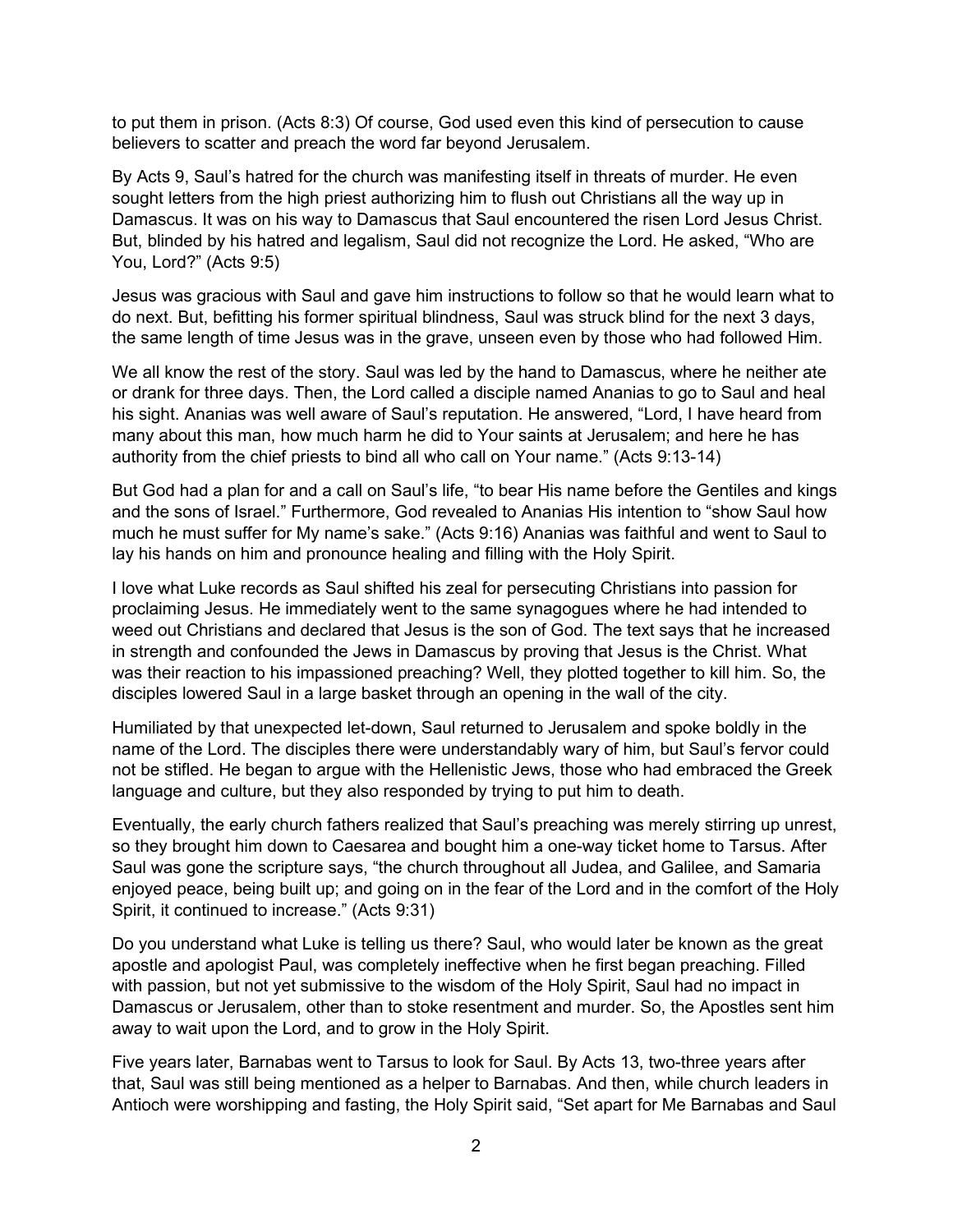for the work to which I have called them." (Acts 13:2) Relegated to the wilderness for a period of time to learn humility and obedience, Paul's development was complete. He was now ready to go forth in the power of the Holy Spirit and to become the mighty evangelist that we know and respect.

But while Paul's remaining life was dedicated to the Lord, it was not without headaches or heartbreaks. Paul came to know the shortcomings both within himself and throughout the church. He wrote, "wretched man that I am" not merely wretched man that I was. (Romans 7:24) Paul understood that his own heart was prone to wander, prone to leave the God I love.

And yet, Paul had tough faith. He overcame trials and tribulation, serving the Lord faithfully, and stands as a lasting exemplar of persevering faith.

Paul's living and written testimony offers us four attachment points to anchor our own faith, ensuring that we too can exhibit tough faith in tough times: He taught us that salvation is dependent upon God's grace, not our works. He said, the blessing of persevering in spite of trials that could otherwise deter us is critical. He also shared the importance of focusing outward, pouring into others both corporately and individually. And finally, he teaches us the confident expectation that we shall soon be with the Lord.

Point number one, Paul understood that salvation comes by grace, not works. How else could he have hope given his past persecution of Christians and his self-awareness as the "chief of sinners?"

You know it would be easy to look at Paul's selfless life, and his sacrificial service, and conclude that he was motivated by some form of works salvation. But nothing could be farther from the truth. Paul wrote consistently about salvation by grace, not of works. So why did he serve so passionately? Well, to quote that great theologian Rocky Balboa, "Friends don't owe; they do because they wanna do."

I realize that in one sense we do owe God everything. But the very word "owe" suggests that we can pay Him back, or at least that we should be trying to do so. Endeavoring to pay back the Lord would be like trying to bail out the ocean one bucket at a time.

Paul was emphatic on this point. He said, "By grace you have been saved through faith; and that not of yourselves, it is the gift of God; not as a result of works, so that no one may boast." (Ephesians 2:8-9) And to Titus he wrote, "He saved us, not on the basis of deeds which we have done in righteousness, but according to His mercy…" (Titus 3:5)

So, why do we do? Why do we love? Because God first loved us. Because He replaced our heart of stone with a heart of flesh, reflecting His own great love.

Imagine for a moment that Paul believed that his salvation depended on his own accomplishments. Ignore for this exercise that as Saul he had already been an accomplice to the murder of Stephen, and the zealous persecution of other Christians. His own written confessions testify to the hopelessness of that idea. He did things he knew were wrong and did not do things he knew were right. His missionary plans were frequently upset and sidetracked, and the reception he received typically ranged from chilly to hostile.

The frustration inherent in a faith system based on works leads inevitably to despair. That is why so many people who are stuck in a works salvation mentality lack joy. They can never be sure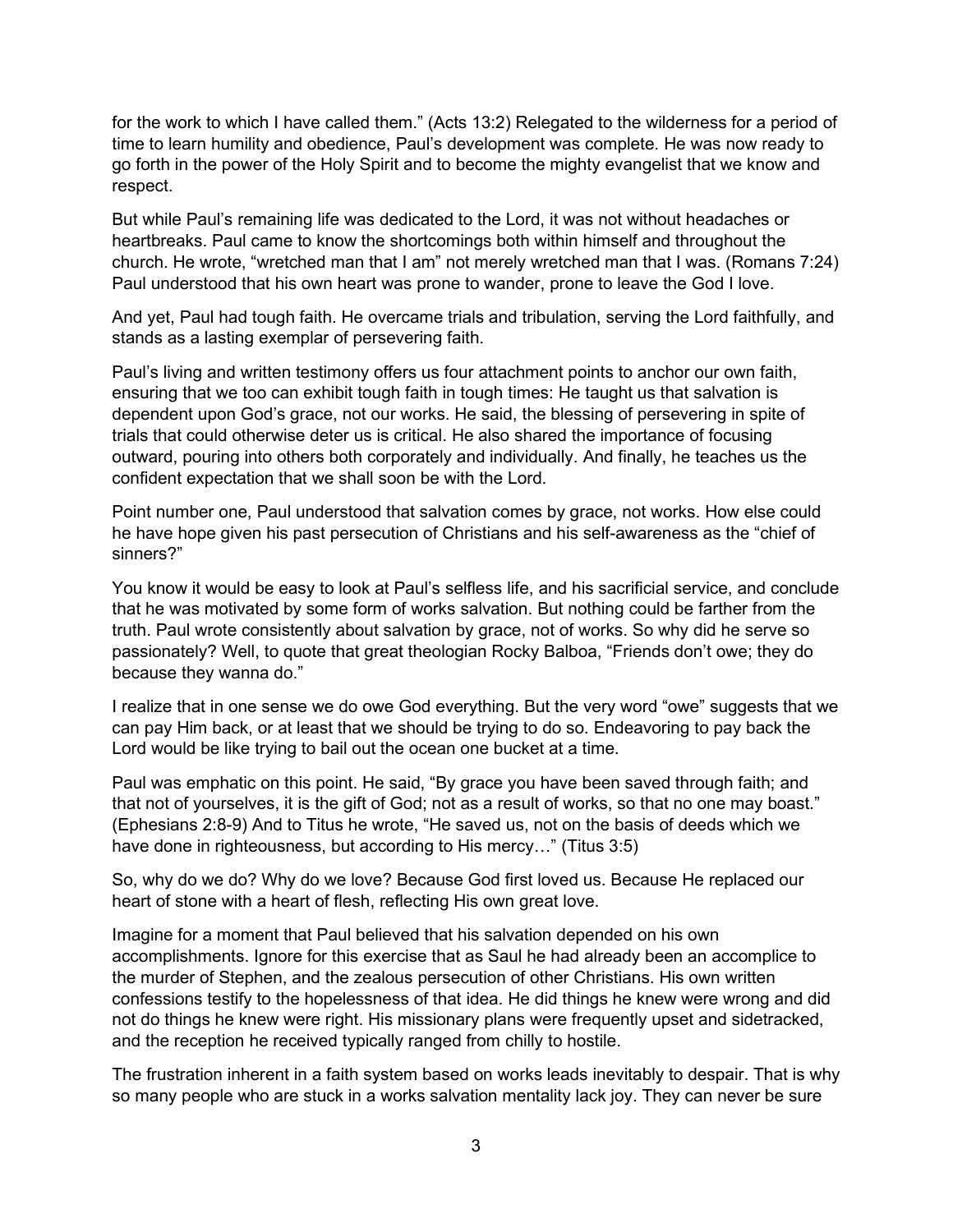that they have been "good enough" to gain entry into Heaven. The threat of God's displeasure or wrath hangs over them constantly, and unless they close their own minds and harden their own hearts the strain of such condemnation wears them down.

But Paul was never worn down, regardless of his circumstances, the reception he received, or the apparent fruit his efforts bore. As he said, "I have learned to be content in whatever circumstances I am. I know how to get along with humble means, and I also know how to live in prosperity; in any and every circumstance I have learned the secret of being filled and going hungry, both of having abundance and having need." (Philippians 4:11-12) Summarizing his confident motivation, Paul said, "I can do all things through Him who strengthens me." (Philippians 4:13)

And that brings us to point two, Paul did not allow trials to deter him. He persevered by waiting upon the Lord and consistently endeavoring to serve in his time.

Paul's trials began as a believer at the moment of his conversion, while he was still known as Saul. And by the way, Paul was originally named after another son of the tribe of Benjamin, King Saul. By the time he became a missionary to the Gentiles and adopted the Greek version of his name, Paul, he had to recognize the irony of being named after a man who came from the least of the tribes of Israel, felt inadequate to the challenge of own his calling, and strayed badly when he did not stay grounded in the Lord.

So, when he first encountered Jesus Christ on the road to Damascus, Saul was stricken blind. It was as if the Lord was telling him that the spiritual blindness that motivated his persecution of Christians would be highlighted by a period of physical blindness.

From that moment until Ananias laid hands on him, Saul was completely dependent on the love and compassion of others. It is often very hard for a prideful person to accept the help of others, but that was a lesson that Saul had to learn from day one of his Christian walk.

Once his sight was restored, Saul's inclination toward great zeal shifted from hunting down Christians to sharing the Gospel. But motivated by his own personality and relying only on his own great intellect and persuasiveness, Saul's valiant efforts produced no fruit. Instead, they only inspired hatred, tribulation, and persecution. (Acts 9:19-31) When the apostles sent Saul away, he was forced to learn patience as he waited upon the Lord, and grew in the Lord. Only when he was spiritually mature, having spent a season in a figurative wilderness, did the Holy Spirit inspire the brethren in Jerusalem to "send Paul." (Acts 13:2)

From that point on, as Paul set out as a missionary to the Gentiles, he experienced trial after trial. At one point, he was stoned so severely that his persecutors thought him dead. Others he was shipwrecked. On more than one occasion, he was thrown into prison or held under house arrest. And yet in all of those situations Paul merely considered the detour part of the path God had planned in advance for him.

#### Did you get that?

Even as Paul's intended plans were frustrated time after time, his dedication to the mission at hand did not waver. He merely preached the gospel to people in a manner and in a location that he had not expected.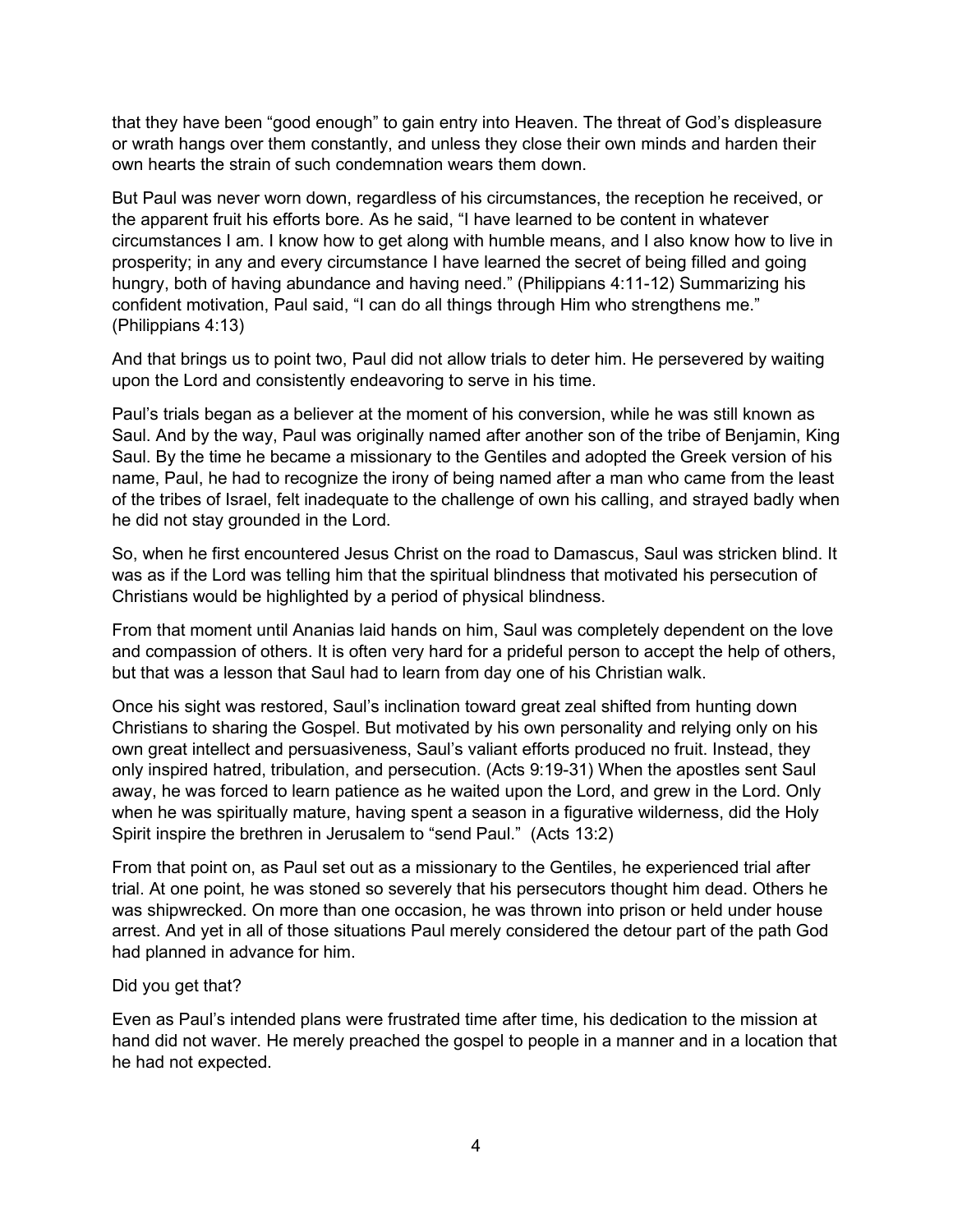I'm reminded of Pastor Walter Hoye, Andrew Brunson, unnamed missionaries throughout the ages, and countless others who have found themselves persecuted, prosecuted, and even incarcerated, and yet remained faithful to "preach the word, being ready in season and out of season." (2 Timothy 4:2)

We take for granted that Paul just trekked around the Mediterranean basin and shared the Gospel. But travel itself was difficult and risky in those days. And although his Roman citizenship famously offered him protection in one instance, his Christian faith was seen as an affront and growing threat to Rome. Beyond that, his preaching provoked outrage from wary Jews, economically threatened merchants, and civic authorities charged with enforcing Roman peace.

Many Christians around the world are persecuted, prosecuted, and incarcerated today. And I believe the soft intolerance our own culture is manifesting toward Christianity will soon turn into abject persecution. Like Paul, we must remain faithful, preaching the Word in season and out.

Beyond these examples, Paul's experience offers us insight into the practice and purpose of God. Paul famously struggled with an undefined "thorn in the flesh." We do not know if it was a chronic illness, a physical defect, or a spiritual, or emotional burden. Some have even speculated that he could have been metaphorically referring to someone like Alexander the coppersmith, who certainly behaved as a pain in the neck and did Paul "a great deal of harm." (2 Timothy 4:14)

Still, Paul viewed his distracting thorn, what he described as a "messenger of Satan to torment me," as allowed by God. Why did he describe the annoyance he prayed to have removed as a blessing in disguise? Because he discerned that it was offered "to keep me from exalting myself because of the surpassing greatness of the revelations." (2 Corinthians 12:7) And, because it made him understand the power of Christ inherent in God's promise: "My grace is sufficient for you, for power is perfected in weakness." (2 Corinthians 12:9)

Therein lies the secret to persevering faith.

All of us who have had an affliction, whether temporary or permanent, physical or mental or emotional or spiritual, minor or extreme can understand the heartfelt and sincere request that it be removed. As Paul undoubtedly did, we might reason, "Oh, if only this annoyance were removed, I could be so much more effective, efficient, and focused." But our faith is toughened as we experience the sufficiency of God's grace and the perfection of His power.

In today's world, military recruiters, college admissions counselors, and human resource departments are looking for people with grit, an individual's determination to overcome obstacles or surmount challenges to achieve a goal. God does not promise us a path free from obstacles, He supplies the grace and power for us to overcome them all.

Jesus said, "In this world you will have tribulation, but take courage or as Sean Hannity's translation says, "let not your heart be troubled," I have overcome the world." Our trials and tribulations will multiply as the Day of the Lord draws near, just consider the 14 promises to overcomers in Revelation 2 and 3. Daniel also foresaw a day when evil would rise, culminating in the appearance of the Antichrist who will sway the godless toward a final orgy of wickedness. But then he writes, "But the people who know their God will display strength and take action." (Daniel 11:32)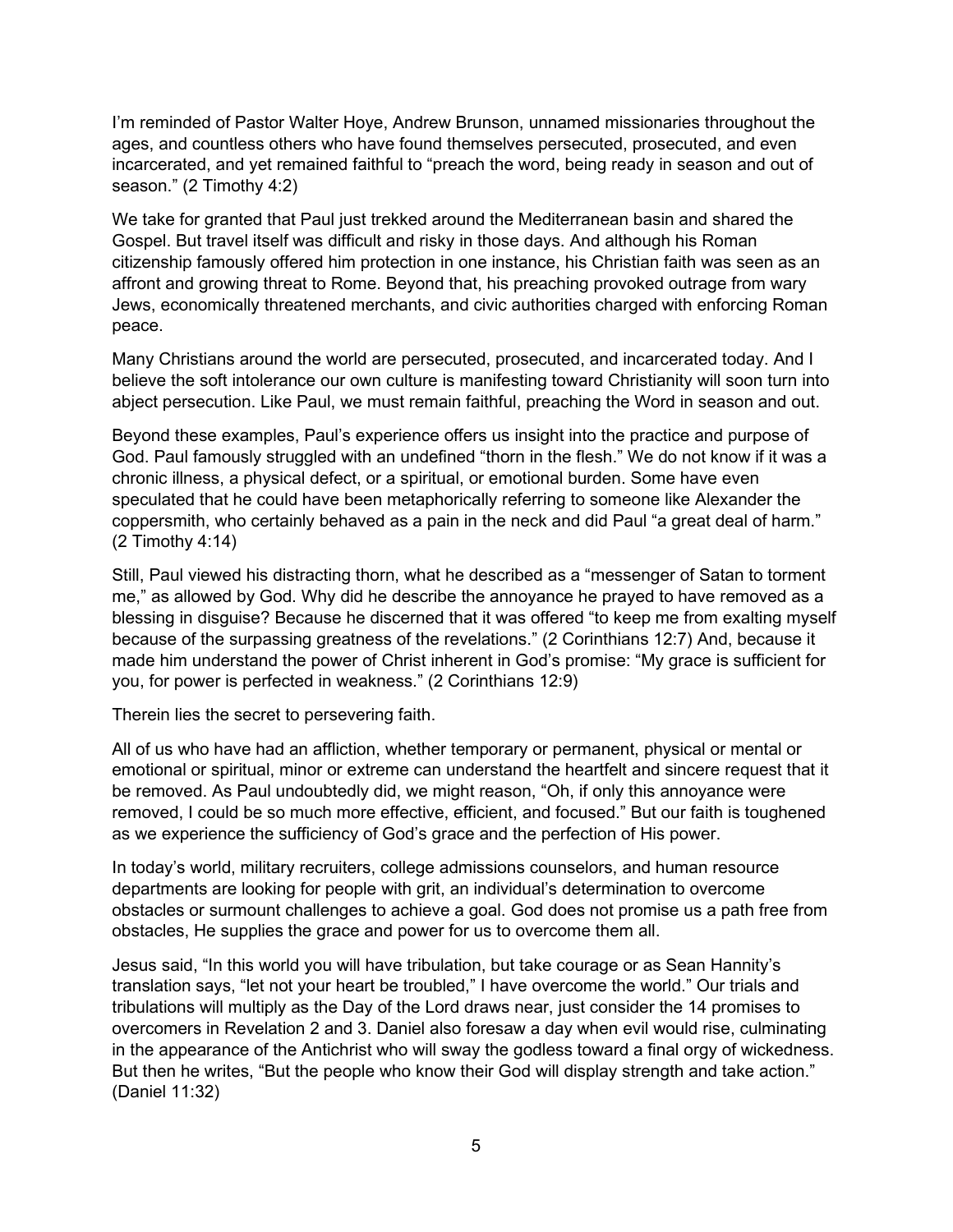This brings us to point number three, Paul recognized the importance of pouring into others both corporately and individually.

Paul's determination to share the Gospel with the Gentiles drove him to preach throughout a significant swath of the Roman empire. His dedication to encouraging and admonishing those newly-planted churches from afar gave us many of his letters. He demonstrated both a firm hand and a velvet touch as he spoke truth while modeling grace.

How else to interpret:

His letter detailing instructions to the church at Rome that he longed to visit in person. (Romans 1:7-17)

His exhortation to Christian unity and ministry in the church at Corinth. (1 Corinthians 1:10-17; 2 Corinthians 3:2-3)

His admonishment to the church at Galatia for so quickly abandoning Christ and following after a different gospel. (Galatians 1:6-10)

His encouragement to the believers at Ephesus to be imitators of God. (Ephesians 5:1-2)

His letter to the Christians in Philippi emphasizing joy in the Lord, written during his first Roman imprisonment. (Philippians 1:21, 3:7-8)

His warning to the Christians at Colosse to avoid philosophy and empty deceptions that would suggest they are not complete in Christ. (Colossians 2:8-10)

And his clarifying letters to the church at Thessalonica regarding their inquiries about the End Times. (1 Thessalonians 1:10, 5:1-6; 2 Thessalonians 2:1-4)

Some of those letters were written while Paul languished in prison or was detained elsewhere. But his heart of love and service transcended his circumstances and led him to be poured out as a drink offering. (2 Timothy 4:6) Even when he was free, Paul made himself a slave to all so that he might win more. (1 Corinthians 9:19) Emptying himself, Paul did "all things for the sake of the gospel, so that he might become a fellow partaker of it." (1 Corinthians 9:20-23)

And Paul didn't just pour himself into groups of people and interact with new believers as a corporate body. He also poured himself into individuals, raising up new fruit-bearers who could join him in proclaiming the Gospel. He frequently sent greetings to or from individuals who were purposing to serve the Lord alongside him. As his letters to Timothy, and Titus, and Philemon demonstrate, Paul was intentional about raising up the next generation of Church leaders.

You know this past year has been trying for many of us. In any age or circumstance, it's all so easy to become fixated on the crisis at hand or the immediate challenges bearing down on us, so much so that we give little attention to the really long view. Ironically, this can be particularly true when serving the Lord. Given the urgency of sharing the Gospel, it is easy to focus on the now to the exclusion of the later. But Paul realized that the Gospel would still need to be proclaimed after he had finished the course. (2 Timothy 4:7) So, he raised up other fruit-bearers that would serve the Lord after he was gone.

The importance of ensuring that our faith is handed down through the lives of others is critical to the vibrancy of the Church. I'm reminded of the best answer I've ever been given when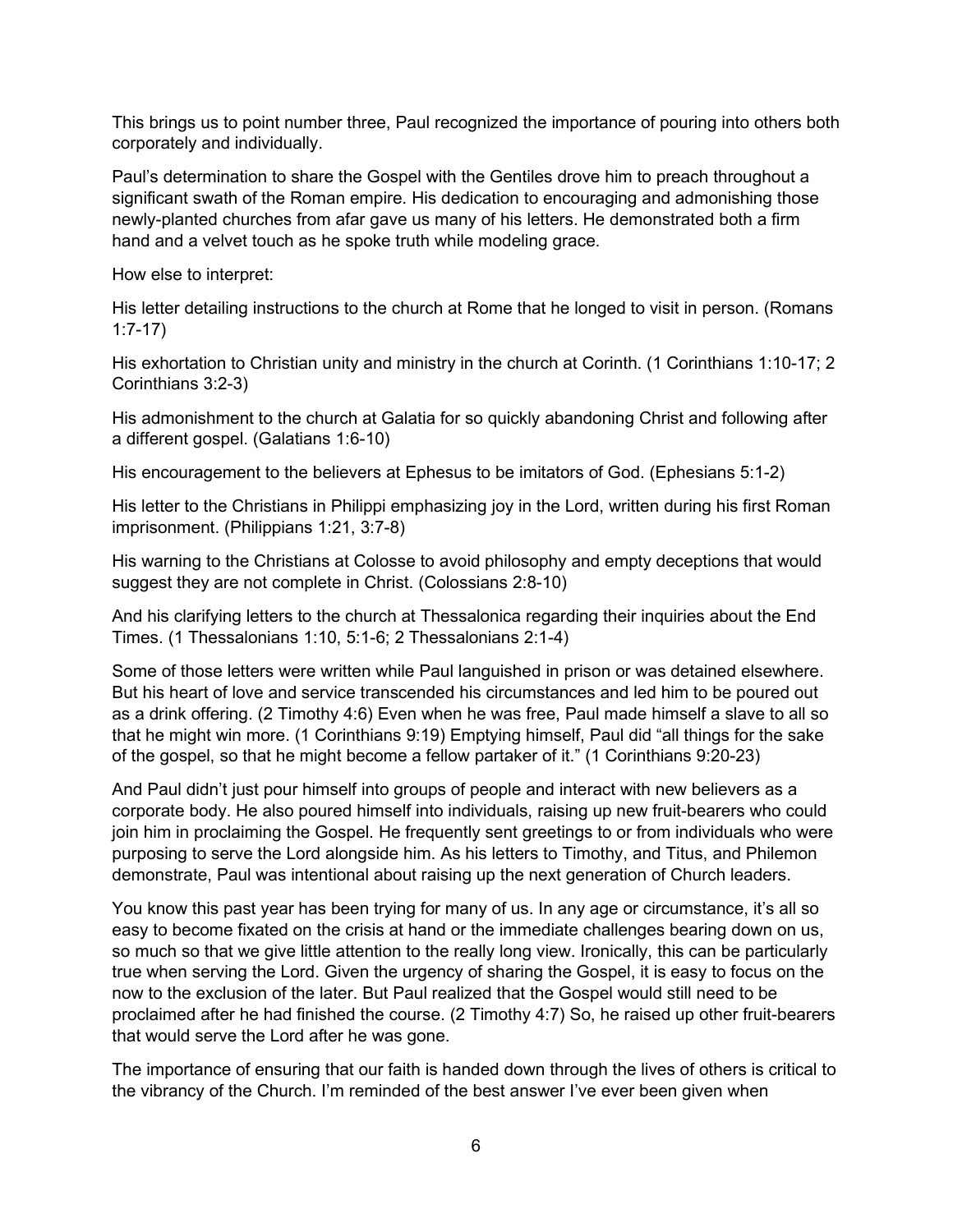interviewing officer candidates for the Air Force. I always ask, "What is leadership, and what makes a great leader?" One young man thought for just a moment and said, "Great leaders make the people around them into great leaders."

Without any stain of bluster or boasting, Paul could say, "be imitators of me, just as I also am of Christ." (1 Corinthians 4:16, 11:1) Are you helping to raise up young fruit-bearers, ensuring that the kingdom of God is well-served as long as the Lord stays His coming? Are you challenging and encouraging them, and offering them a worthy role model to imitate? If you are called home, will your faith resonate in the lives of others who remain long after you are gone?

I am very grateful that David Reagan has been forward-thinking here at Lamb & Lion Ministries, even as he has proclaimed the soon return of Jesus Christ for over 40 years. Throughout the past four decades we've known that the Rapture could occur at any moment. But he has determined that this message must continue beyond his tenure in leadership, until Jesus comes. So, Lamb & Lion has encouraged other voices and supported other ministries sharing the message of Jesus' soon return. And David Reagan has poured into me, a literal Timothy who will soon follow in his footsteps.

Well, that brings us to point four, even as he recognized that he would soon go to be with the Lord, Paul was confident and full of expectation for the glory to come when we are united with Christ.

You know, we tend to glorify our own past, whether through selective memories that blot out the humiliating and the mundane, or through a favorable reflection on our own past attitudes and actions.

It's also a human tendency to romanticize the past, glossing over the real challenges and difficulties of people who went before. But we must remember that Paul served in an era when most people lived short and difficult lives. Someone who swam against the currents of Judaism on one hand and the Roman culture on the other as Paul did was bound to be battered.

And yet Paul consistently demonstrated tough faith. Unjustly imprisoned in Philippi, Paul and Silas were praying and singing hymns at midnight! (Acts 4:16) They were not bowed and beaten, but exuberant that, like Peter and other apostles, they were deemed worthy to suffer for the Name of Christ. (Acts 5:41) That unyielding confidence in his calling and trust in his Savior would mark Paul's ministry.

One time Paul recounted the trials he had endured. In his second letter to the church at Corinth, he wrote, "Five times I received from the Jews thirty-nine lashes. Three times I was beaten with rods, once I was stoned, three times I was shipwrecked, a day and a night I have spent in the deep, in other words at drift at sea. I have been on frequent journeys, and in dangers from rivers, dangers from robbers, dangers from my countrymen, the Jews, dangers from the Gentiles, dangers in the city, dangers in the wilderness, dangers on the seas, dangers among false brethren. I have been in labor and hardship, and through many sleepless nights, in hunger and thirst, often without food, in cold and exposure. Apart from such external things, there is the daily pressure on me of concern for all the churches." (2 Corinthians 11:24-28)

And yet, in spite of it all, Paul could testify, "I consider that the sufferings of this present time are not worthy to be compared to the glory that is to be revealed to us." (Romans 8:18) He could affirm, "For momentary, light, yes, light affliction is producing for us an eternal weight of glory far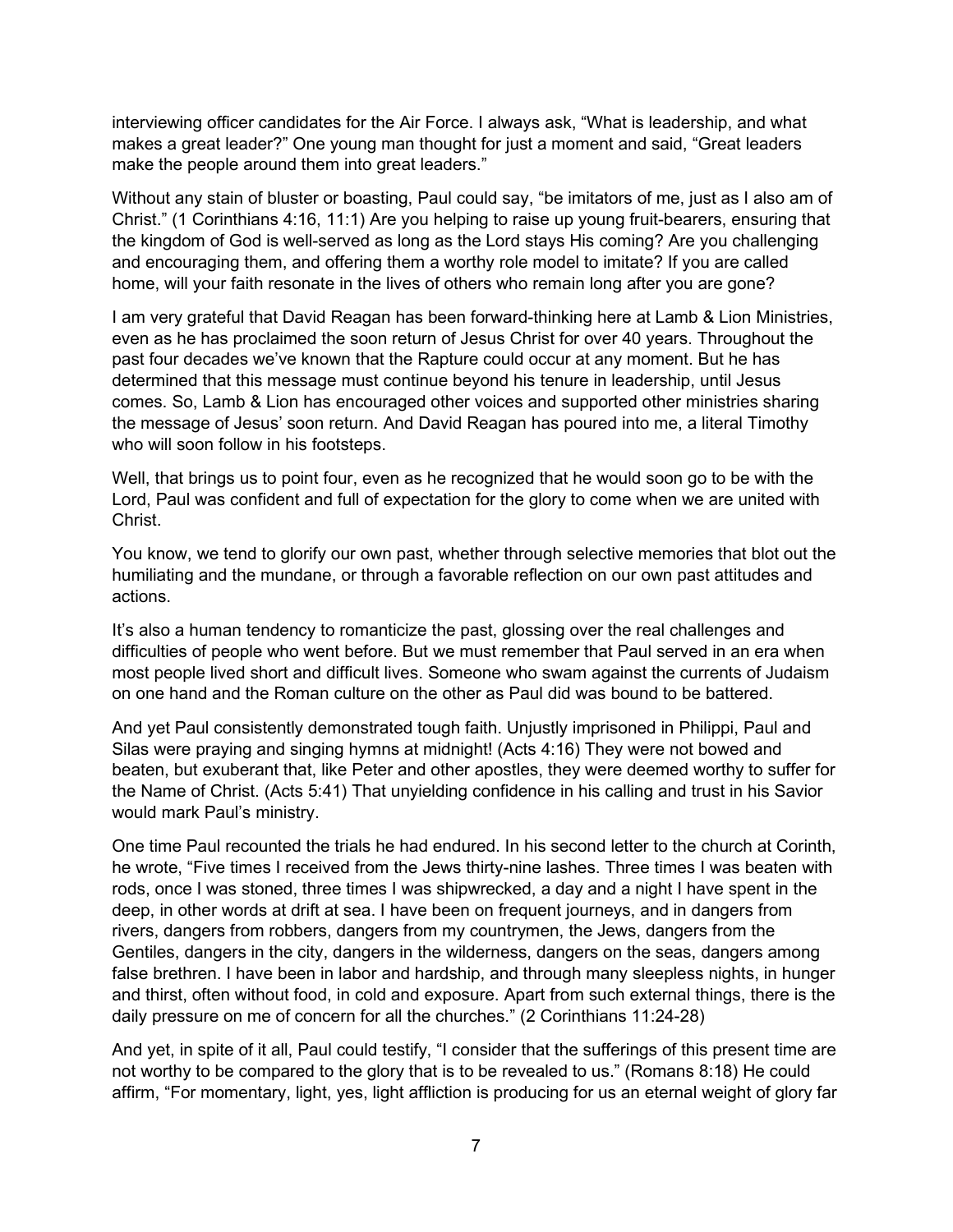beyond all comparison, while we look not at the things which are seen, but at the things which are not seen; for the things which are seen are temporal, but the things which are not seen are eternal." (2 Corinthians 4:17-18)

Paul was perhaps the most exuberant writer of Scripture because he lived "Looking for the blessed hope and the appearing of the glory of our great God and Savior, Christ Jesus." (Titus 2:13) Recognizing that his own life on earth would soon end, Paul told his protégé Timothy, "In the future there is laid up for me the crown of righteousness, which the Lord, the righteous Judge, will award to me on that day; and not only to me, but to all who have loved His appearing." (2 Timothy 4:8)

Do you have that kind of confidence? Are you bearing witness to younger believers about the glory that awaits all those who put their faith in Jesus Christ and serve Him with all their "heart and soul and might or mind?" (Deuteronomy 6:5; Matthew 22:37) Are you filled with hope, eagerly awaiting, and anticipating His appearing?

Well, here we are in the midst of 2021. The fallout from the 2020 election continues to reverberate through our society. COVID is a lingering threat, whether to individual and public health, or to the freedom under the administration of heavy-handed officials drunk with power. Our culture continues on its accelerating march toward secularism and paganism. And threats to religious liberty are multiplying.

But our society is still not as dark and pagan as the empire where Paul ministered. To date, most of us have not been threatened, imprisoned, beaten, or stoned for our faith in Christ. Those trials may come. I for one believe that many of us will be at least threatened, imprisoned, or beaten for our faith in this country, if the Lord tarries much longer.

So, what should we do as the days grow darker and exercising our faith becomes tougher? And, oh, by the way: Tough times? Well again, they pale in comparison to the glory that awaits us and the joy that should be ours right now.

We should learn from Paul's example, modeling our persevering faith after his. We can do that by **first resting in the blessed assurance that there is no condemnation for those who put their trust in Jesus Christ.** Our salvation is secure thanks to God's grace.

Some will say, "But I don't feel like I have an abundance of faith, let alone tough faith." Brother or sister, it is not the quantity of our faith that is important. It is the quantity and quality of the One in whom we put our faith.

**Second, we cannot let trials deter us.** They will inevitably come, but we are called to persevere and overcome. Fourteen times in Revelation Jesus promises specific blessings to those who overcome. John defines an overcomer as one who has trusted in Jesus, but the word itself implies that we must endure regardless of circumstances. As Shadrach, Meshach, and Abednego said, "Our God whom we serve is able to deliver us from the furnace of blazing fire, and He will deliver us out of your hand, O king. But even if He does not, let it be known to you, O king, that we are not going to serve your gods or worship the golden image that you have set up." (Daniel 3:17-18)

**Third, as long as we have breath we must pour into others.** That means encouraging those who are in the midst of a trial, metaphorically "holding up their arms" as Joshua did for Moses. Praying for them, as Jesus did for us even at the hour of His greatest crisis. It also means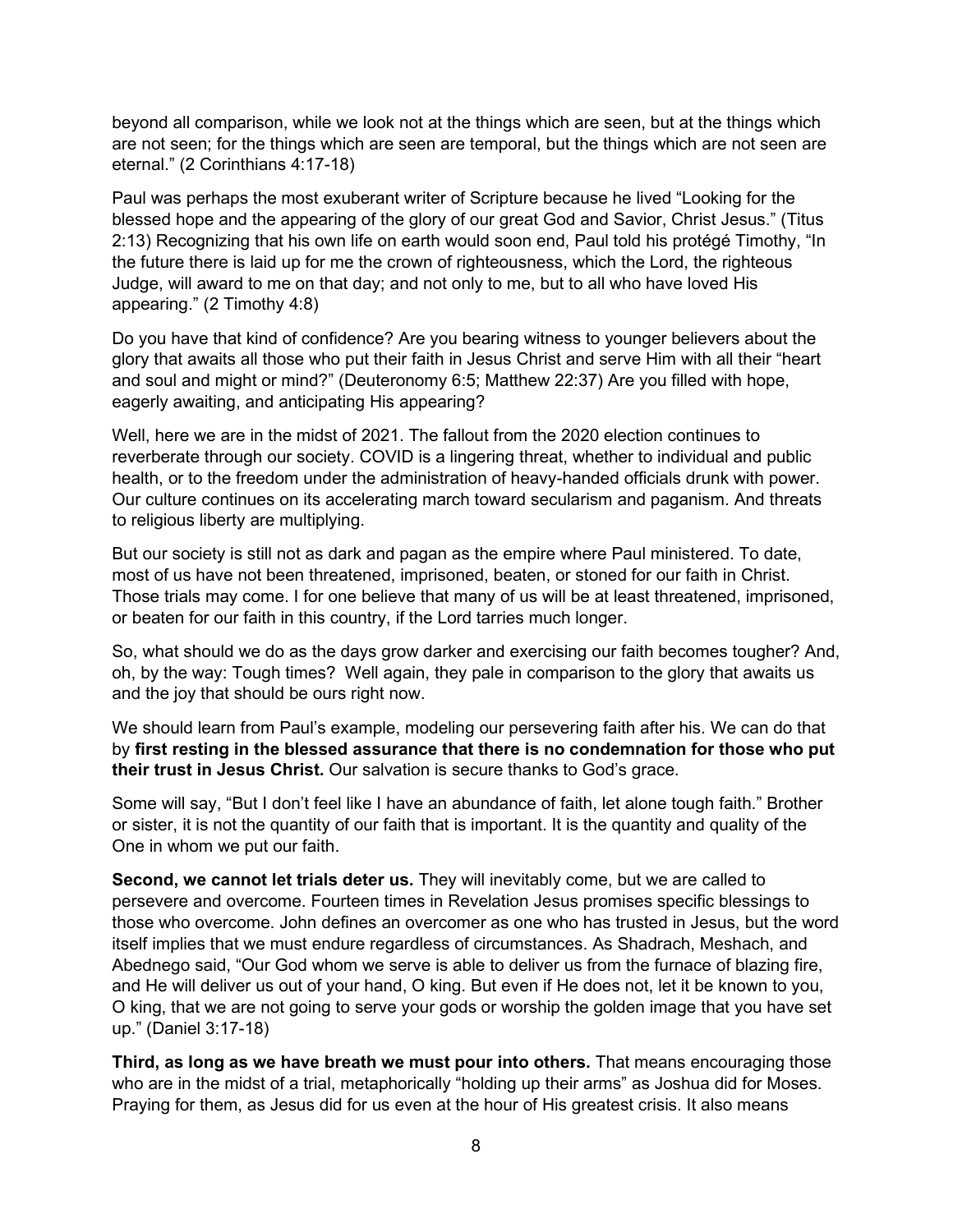encouraging the body of Christ where we are placed through our presence, our words, and our actions. And it means helping raise up specific young fruit-bearers.

On that note, please make a conscious effort to nurture young Christians to bear fruit. Doing so in a meaningful way will take intentionality; it will not just happen. You may have to seek out a young fruit-bearer or engage with one that is not initially receptive. I'm reminded of a Jewish friend who is a passionate follower of Christ. The man who led him to Jesus prayed for over 20 years: "Lord, send me a Jew." When he first met my friend, who was an arrogant and brash young man at the time, he prayed, "Please Lord, send me any Jew other than this one!"

**Well, finally, it means that whether we are young or old we have to live expectantly.**

Expect that God will speak to us when we study His Word. Expect that He will work all things together for good, and that He can be glorified, especially when we feel inadequate. Expect that if our lives are cut short we gain, by stepping into His presence forever and ever. (Philippians 1:21) But, if we remain until the moment the Father tells Jesus to "Go, and get your bride," we will meet Him in the air and be transformed and glorified in the twinkling of an eye.

So, put your faith in Jesus Christ and rest in the promise that your salvation is assured. Embrace the privilege and responsibility of serving the Lord until He returns.

Make up your mind now not to be deterred in honoring or serving the Lord—in spite of persecution or affliction or thorns or even shipwrecks.

Focus outward and pour into the Church and individual young fruit-bearers.

And know that we will soon be with the Lord.

Then, regardless of what lies ahead in this life, you'll be able to persevere and testify as Paul did: "For this reason, I suffer these things, but I am not ashamed; for I know whom I have believed, and I am convinced that He is able to guard what I have entrusted to Him until that day." (2 Timothy 1:12)

Indeed He is.

Godspeed!

## **Closing**

*Nathan Jones:* Can you imagine living in the pagan society Paul was evangelizing? I mean throughout the Roman world, rampant idol-worship led to confrontations with this "troublesome" Christian who promoted such counter-cultural ideas. You'd probably agree that in our day, we've certainly come full circle.

Even as the world grows more hostile towards the Gospel message—just as foretold in Bible prophecy—we can persevere in our faith by following Paul's example.

We pray this series has been a blessing to you, helping you gain an unshakeable faith.

Until next week, this is Nathan Jones speaking for Lamb & Lion Ministries saying, "Look up, be watchful, for our Redemption is drawing near!"